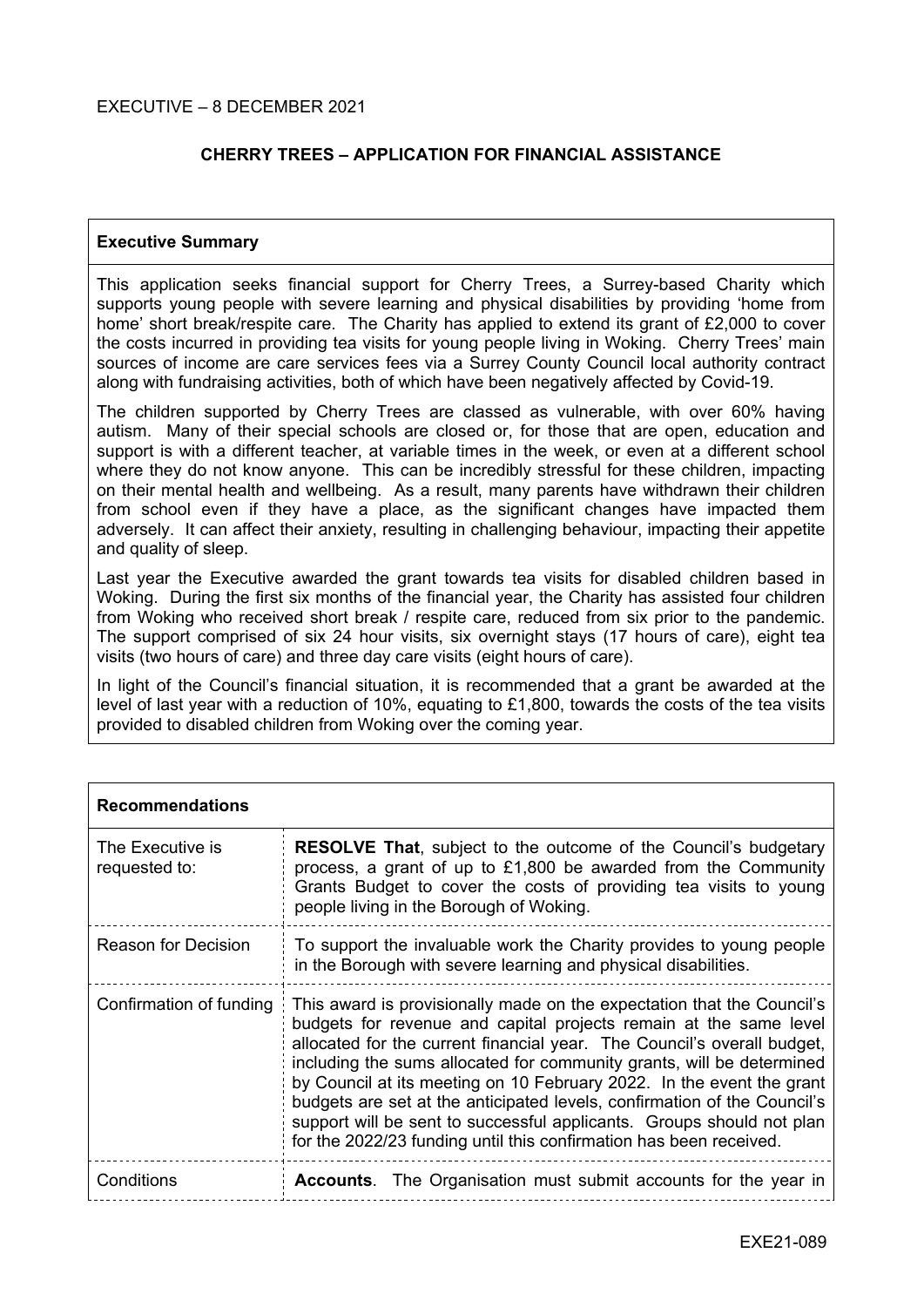|                        | which the grant is awarded, including an income and expenditure<br>account and balance sheet. Please note that accounts for other years<br>may also be required.                                                                                                                                                                                                                                                                                                                                                                                                                                                                                      |
|------------------------|-------------------------------------------------------------------------------------------------------------------------------------------------------------------------------------------------------------------------------------------------------------------------------------------------------------------------------------------------------------------------------------------------------------------------------------------------------------------------------------------------------------------------------------------------------------------------------------------------------------------------------------------------------|
|                        | <b>Monitoring Information.</b> The Organisation must submit quarterly<br>monitoring information as a measure of its achievements. Failure to<br>provide details will jeopardise the award. E-mail requests will be sent<br>to the applicant on a quarterly basis.                                                                                                                                                                                                                                                                                                                                                                                     |
|                        | <b>Publicity.</b> Where possible, the Organisation is required to publicise<br>the support received from Woking Borough Council, including on<br>websites and literature / leaflets produced.                                                                                                                                                                                                                                                                                                                                                                                                                                                         |
|                        | <b>Payments.</b> Unless exceptional circumstances exist all invoices must<br>be received quarterly with monitoring information for the previous<br>quarter.                                                                                                                                                                                                                                                                                                                                                                                                                                                                                           |
|                        | <b>Payment Period.</b> Final quarter claims must be made by the second<br>week in April. Unclaimed awards will not be available at a later date<br>unless exceptional circumstances can be demonstrated to the Council<br>before the end of the award year.                                                                                                                                                                                                                                                                                                                                                                                           |
|                        | <b>Joint Working.</b> WBC expects the Organisation to engage positively<br>on health and wellbeing multi-agency joint work affecting Woking.<br>Groups which refuse may place their Council support at risk, e.g.<br>grant, concessionary rent and other assistance.                                                                                                                                                                                                                                                                                                                                                                                  |
|                        | Homelessness Reduction Act 2017. Following the introduction of<br>new legislation from April 2018, the Council expects the support of<br>partner agencies in identifying people at risk of homelessness as early<br>as possible to maximise the opportunities to prevent such. Partner<br>agencies / organisations are expected to be engaged in joint working<br>arrangements to assist in finding suitable housing and support<br>solutions, and where appropriate to undertake and respond to the new<br>'duty to refer'. Groups which do not support this new legislation and<br>way of working positively may put their Council support at risk. |
| Performance Indicators | <b>Users.</b> The Organisation to provide a breakdown of the users.                                                                                                                                                                                                                                                                                                                                                                                                                                                                                                                                                                                   |
|                        | Activities. The Organisation to provide details of activities and<br>events held.                                                                                                                                                                                                                                                                                                                                                                                                                                                                                                                                                                     |
|                        | <b>Publicity.</b> The Organisation to advise how the Council's support has<br>been publicised.                                                                                                                                                                                                                                                                                                                                                                                                                                                                                                                                                        |
|                        | <b>Statement of Use.</b> The Organisation to provide a statement stating<br>the use to which the grant money has been put.                                                                                                                                                                                                                                                                                                                                                                                                                                                                                                                            |
| <b>Future Support</b>  | The financial pressure on the Council's budgets is expected to<br>continue in the coming years and accordingly the overall level of<br>support available in future years may be reduced. The applicant is<br>therefore to be advised that the award of funding for 2022/23 does not<br>imply that a similar application in 2023/24 would be supported. In<br>particular, it is emphasised that the Council is unlikely to be in a<br>position to award any sums above the 2022/23 levels.                                                                                                                                                             |
|                        | In view of this, the applicant is to be advised to ensure that<br>contingency plans for the Group's operations for 2023/24 have been<br>drawn up in the event that the Council is unable to continue its support<br>beyond April 2023. All applicants are strongly recommended to<br>pursue alternative sources of funding and are encouraged to approach                                                                                                                                                                                                                                                                                             |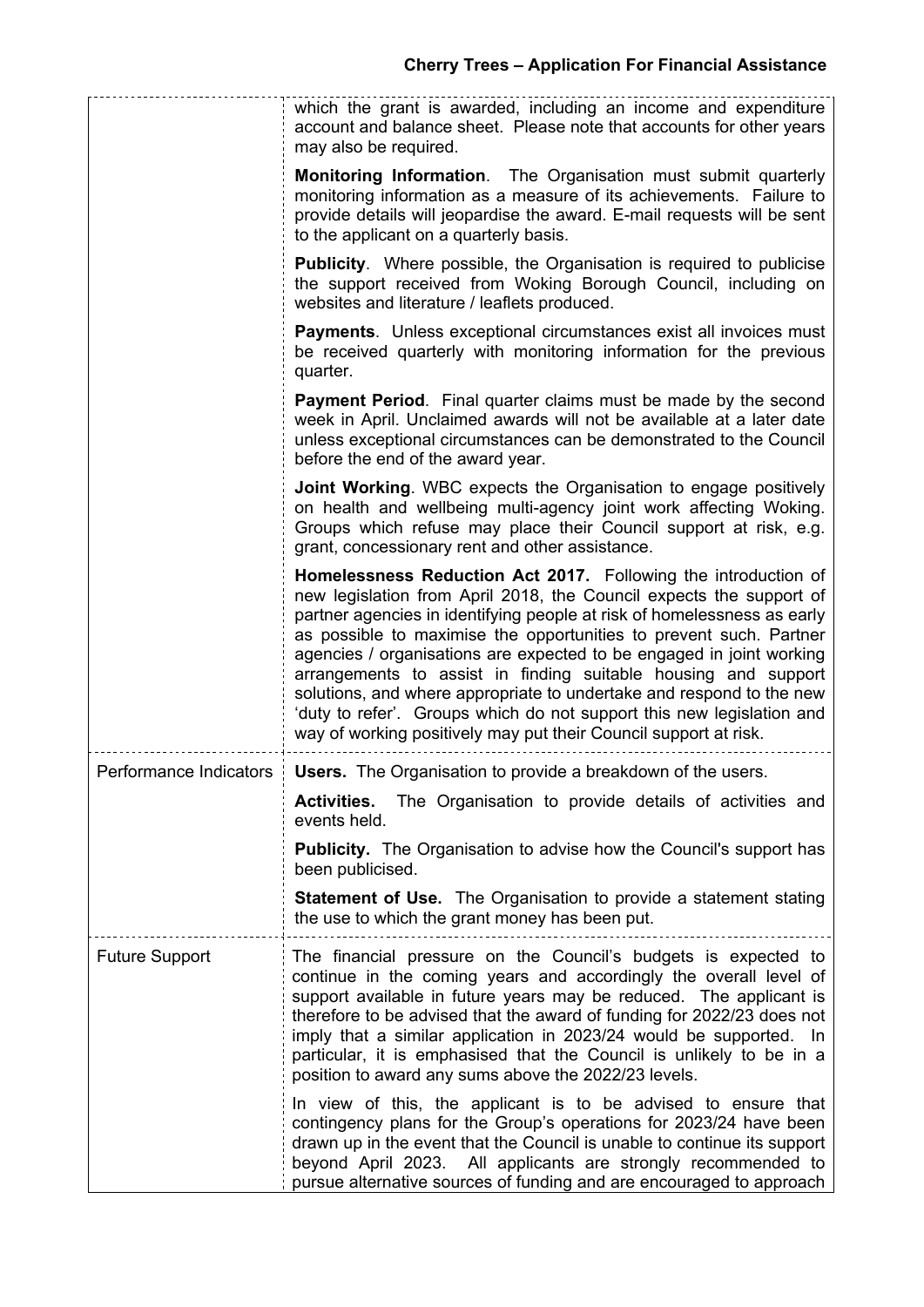Woking Borough Council's Community Support Team for advice and support.

**The Executive has authority to determine the above recommendations.**

## **Background Papers:**

2022/23 Application Form.

## **Reporting Person:**

Julie Fisher, Chief Executive Extn: 3301, Email: julie.fisher@woking.gov.uk

## **Contact Person:**

Frank Jeffrey, Head of Democratic Services Extn: 3012, Email: frank.jeffrey@woking.gov.uk

Doug Davern, Democratic Services Officer Extn: 3018, Email: doug.davern@woking.gov.uk

#### **Portfolio Holder:**

Cllr Simon Ashall Email: cllrsimon.ashall@woking.gov.uk

#### **Shadow Portfolio Holder:**

Cllr Will Forster Email: cllrwill.forster@woking.gov.uk

## **Date Published:**

30 November 2021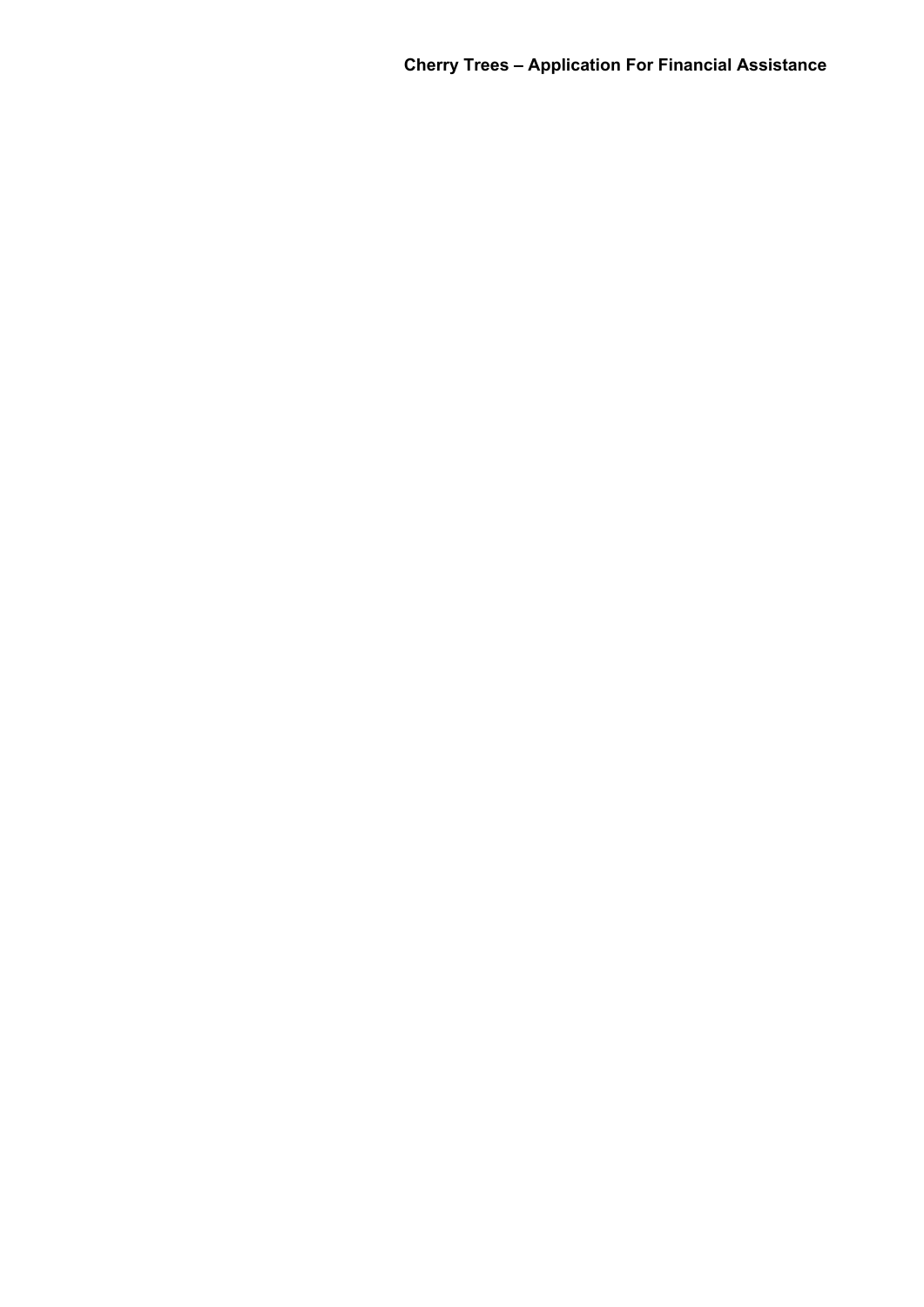$\overline{a}$ 

| 1.0 Summary of Application |                                                                                                                                                                                                                                                                                                                                                                                                                                 |
|----------------------------|---------------------------------------------------------------------------------------------------------------------------------------------------------------------------------------------------------------------------------------------------------------------------------------------------------------------------------------------------------------------------------------------------------------------------------|
| 1.1 Status and Aims        | For the past 40 years Cherry Trees has been providing short break<br>respite care for children aged 0-19 with severe physical, learning and<br>sensory disabilities.                                                                                                                                                                                                                                                            |
|                            | Over 120 children their siblings and extended families benefit from the<br>short break respite care provided. Cherry Trees has remained open<br>at all times during the Covid-19 pandemic and is the only current<br>commissioned provider of short break respite care for families with<br>children with disabilities in Surrey that has remained open since the<br>pandemic begun.                                            |
|                            | The Charity has supported extra day time visits for children who were<br>unable to attend their special school and have offered emergency<br>stays for families who have been at the point of crisis. Other visits<br>continue but at lower capacity levels in line with updated Covid-19 risk<br>assessments. The Charity provides a lifeline for more than 100<br>families - with parents and siblings this is circa 300-400. |
|                            | The applicant has indicated that its main aim of preventing family<br>breakdown is even more significant now and the Charity provides<br>advice and support even if a child is unable to access the direct<br>services.                                                                                                                                                                                                         |
| 1.2 Employees              | 45, comprising CEO, Chief Operating Officer, Head of Care, Head of<br>Fundraising, 2 x Deputy Heads of Care, the Trust Manager, the<br>Community & Events organiser, Fundraising Support and Carers.                                                                                                                                                                                                                            |
|                            | There are nine Trustees who hold quarterly meetings as well as<br>subcommittees for Management and Finance, and Health and Safety.                                                                                                                                                                                                                                                                                              |
|                            | The Trustees are a team of dedicated professionals and include a GP,<br>Lawyer, successful Business owners, Marketing and Finance<br>specialists, along with a parent. A number of the Trustees have a<br>personal connection with children and young adults with disabilities,<br>which combined with their invaluable professional expertise, creates a<br>very strong Board that leads the strategy of the charity.          |
| 1.3 Volunteers             | 100 regular and 140 ad-hoc, involved in service provision and<br>fundraising.                                                                                                                                                                                                                                                                                                                                                   |
| 1.4 Clients/Users          | 73, comprising:<br>51 male<br>22 female<br>73 disabled<br>9 ethnic minority<br>7 resident in Woking<br>8 aged 6-10<br>61 aged 11-18<br>4 aged 19-65                                                                                                                                                                                                                                                                             |
|                            |                                                                                                                                                                                                                                                                                                                                                                                                                                 |

 $\mathsf{r}$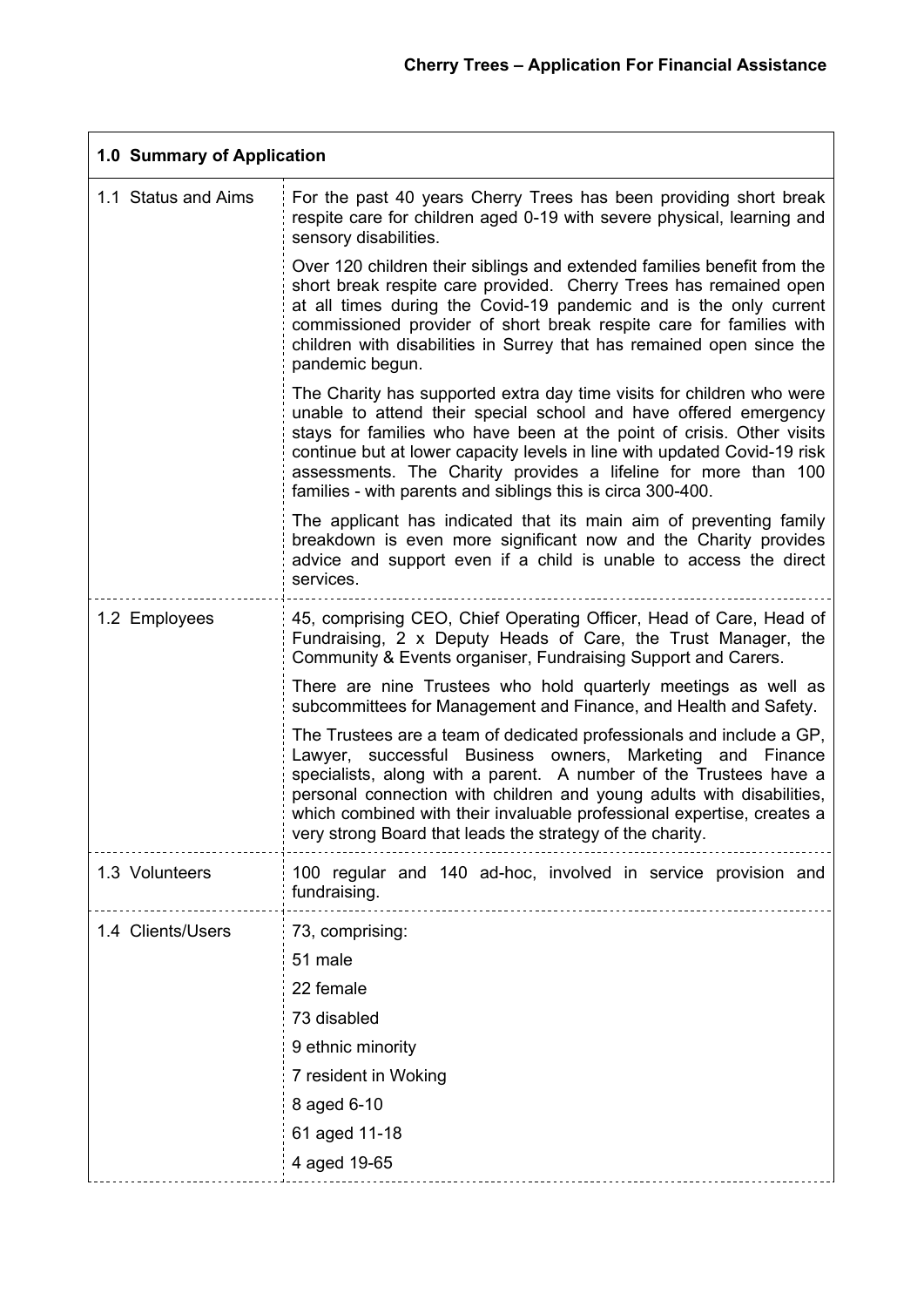|                       | 0 aged $65+$                                                                                                                                                                                                                                                                                                                                                                                                                                                                                                                     |
|-----------------------|----------------------------------------------------------------------------------------------------------------------------------------------------------------------------------------------------------------------------------------------------------------------------------------------------------------------------------------------------------------------------------------------------------------------------------------------------------------------------------------------------------------------------------|
|                       | The Charity voluntarily funds every stay up to 100% through its<br>bursary. Charges for services are:-                                                                                                                                                                                                                                                                                                                                                                                                                           |
|                       | 24 hour visit – The cost to Cherry Trees is £446, the rate charged<br>$\circ$<br>to Surrey County Council is £320 (with the Charity funding the<br>remaining £126).                                                                                                                                                                                                                                                                                                                                                              |
|                       | Overnight Stay (17 hours of care) – The cost to Cherry Trees is<br>O<br>£316, the rate charged to Surrey County Council is £118, with the<br>Charity funding the remaining £61.                                                                                                                                                                                                                                                                                                                                                  |
|                       | A day visit (8 hours of care) – The cost to Cherry Trees is £148,<br>$\circ$<br>the rate charged to Surrey County Council is £118 with the<br>Charity funding the remaining £30.                                                                                                                                                                                                                                                                                                                                                 |
|                       | A Tea visit (2 hours of care) – The cost to the charity is £37, the<br>$\circ$<br>rate charged to Surrey County Council is £29 with the Charity<br>funding the remaining £8.                                                                                                                                                                                                                                                                                                                                                     |
| 1.5 Members           | None                                                                                                                                                                                                                                                                                                                                                                                                                                                                                                                             |
| 1.6 Sum Requested     | £2,000 (Revenue/Capital)                                                                                                                                                                                                                                                                                                                                                                                                                                                                                                         |
| 1.7 Project           | The applicant has advised that the grant would allow the Charity to<br>continue to provide a high quality service of respite care to children in<br>a relaxed and caring setting. One of the main aims is to prevent<br>family breakdown particularly in the current Covid-19 pandemic and it<br>is keen to provide its services to as many families as possible. In<br>2020, over 47,000 hours of care were provided and 100% of parents<br>stated in a recent questionnaire that Cherry Trees met the needs of<br>their child. |
|                       | The Charity ensures that children with disabilities can remain in as<br>normal a functioning environment as possible.<br>The children can<br>attend special need schools, live with their parents and siblings, and<br>the short breaks at Cherry Trees prevents children being moved to<br>residential homes or care.                                                                                                                                                                                                           |
|                       | The Charity teaches young people social skills in fun ways, allowing<br>them to experience new, exciting opportunities which improve their<br>self-confidence and independence. The children are supported in the<br>development of their social skills, ability to care for themselves and<br>take decisions and learn independence for themselves.                                                                                                                                                                             |
| 1.8 Cost breakdown:   | The actual cost of a two to one visit (two children to one carer) is<br>£18.61 per hour or for one to one care (one child to one carer) the<br>cost is £32.50 per hour. Parents are offered the chance to pay for<br>breaks for their children at £5.00 per hour.                                                                                                                                                                                                                                                                |
|                       | The Charity receives funding from Surrey County Council for care<br>packages for individual children but the Charity financially supports<br>every stay up to 100% through its bursary. The Charity therefore<br>needs to raise £546,000 per annum.                                                                                                                                                                                                                                                                              |
| 1.9 Community Benefit | In 2020 the Charity supported 81 families and four new children<br>The Charity stayed open for those families most at need<br>started.<br>since the start of the Covid-19 pandemic and in doing so reduced daily<br>occupancy to adhere to government guidelines on "social distancing".                                                                                                                                                                                                                                         |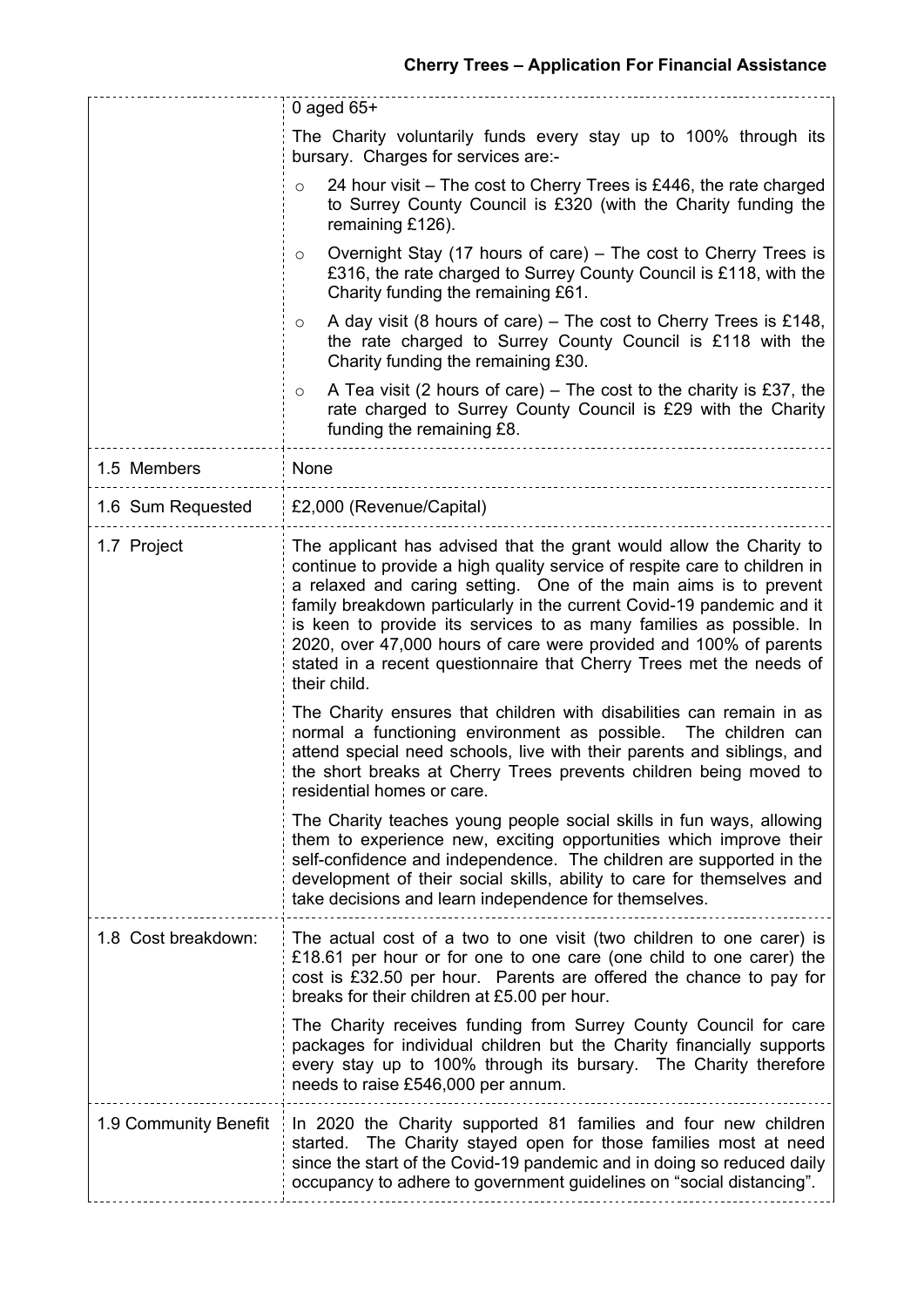|                      | The Charity works with five other bodies, mostly companies, that<br>provide short breaks in the region.<br>The Charity also works in<br>collaboration with other charities such as The Jigsaw Trust (specialist<br>autism school) where children attend during the day and stay with<br>Cherry Trees in the evenings, weekends and holidays.<br>The Charity covers the areas of Surrey, Sussex, Hampshire, Kingston,<br>Richmond and Wandsworth, seeking to support as many families as<br>possible. From March to May 2021 the Charity supported seven<br>children from the Borough of Woking by providing 17 overnight one to<br>one stays (1 child to 1 carer), 8 x 24 hour stays with one to one<br>support, 10 x 24 hour stays with two to one support (2 children to 1<br>carer), 1 overnight stay with two to one support and 1 tea visit with two<br>to one support. |
|----------------------|------------------------------------------------------------------------------------------------------------------------------------------------------------------------------------------------------------------------------------------------------------------------------------------------------------------------------------------------------------------------------------------------------------------------------------------------------------------------------------------------------------------------------------------------------------------------------------------------------------------------------------------------------------------------------------------------------------------------------------------------------------------------------------------------------------------------------------------------------------------------------|
| 1.10 Covid-19 Impact | The Covid-19 pandemic has significantly impacted on the Charity's<br>ability to fundraise in the community and to undertake various<br>activities and events. A significant amount of time has been spent<br>working to reduce the resulting shortfall, though a small shortfall is<br>anticipated in fundraising activities. This, together with the anticipated<br>reduction in care income due to reduced capacity, means that the<br>Charity is budgeting to make an annual deficit in the next financial<br>year.                                                                                                                                                                                                                                                                                                                                                       |
|                      | As restrictions slowly lift, the Charity is confident that it will be able to<br>return to pre-Covid-19 capacity levels, with the operating income<br>increasing as a result. The Charity has worked hard over the last few<br>years to ensure that Cherry Trees is financially sustainable as a result<br>of its fundraising income.                                                                                                                                                                                                                                                                                                                                                                                                                                                                                                                                        |
|                      | The children with autism are often significantly affected by change and<br>they need consistency in their lives to be able to fully function and be<br>happy. The pandemic has had a strong negative impact on them and,<br>with schools closed or placed on much reduced timetables, they were<br>unable to do 'normal' things that they expect to do such as see<br>relatives, go shopping, for some even go to the park. This created<br>significant anxiety for them, for some resulting in increased self-<br>harming behaviours, isolation, increased physical behaviours and<br>regression, especially for those with a specific learning disability who<br>do not understand why all of these changes happened                                                                                                                                                       |

| 2.0 Financial Background |                                                                                                                                                                                                                                                                                         |
|--------------------------|-----------------------------------------------------------------------------------------------------------------------------------------------------------------------------------------------------------------------------------------------------------------------------------------|
| 2.1 Budget               | At the time of the application, the Group held £4,797,325 in the bank.<br>Some funds are reserved for specialist equipment, mini bus costs,<br>garden project, playroom project, and welfare and covid appeals.                                                                         |
|                          | The Group has submitted a budget for the current year rather than the<br>year in which the application applies (2022/23). The budget shows an<br>anticipated income of £1,371,000 against an anticipated expenditure<br>of £1,473,000, resulting in an anticipated deficit of £102,000. |
|                          | The Group has also applied to Tallow Chandlers, Children in Need,<br>Truemark Trust, Tendril Trust and The Loseley Trust.                                                                                                                                                               |
|                          | Fundraising has had a very challenging year, with the pandemic<br>impacting on public events and the community fundraising activity.                                                                                                                                                    |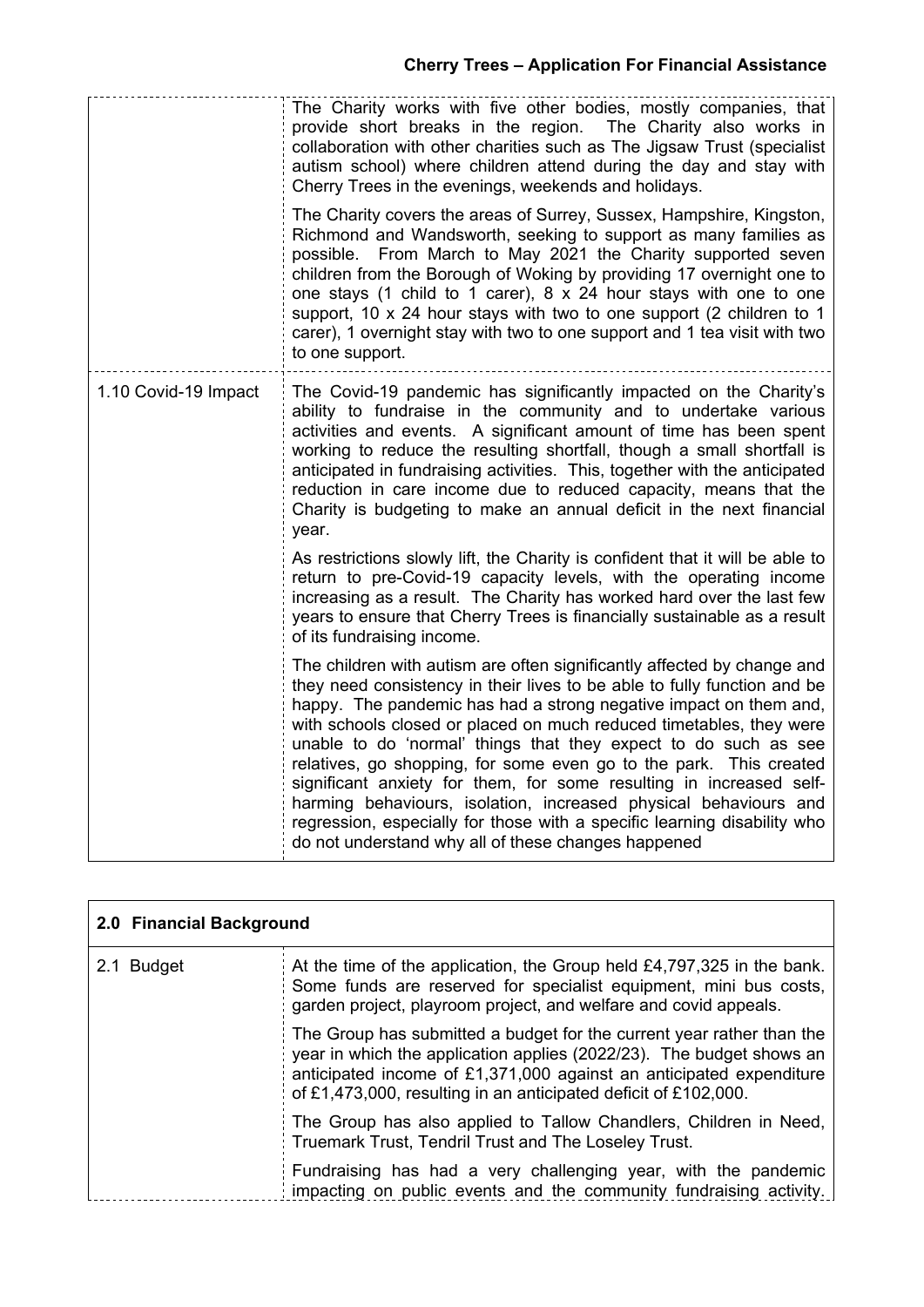|                                         | Innovative ways were adopted to communicate, connect with key<br>audiences and maximise opportunities throughout the year.<br><b>This</b><br>included digital events and workshops, a charity golf day and<br>sculpture event. An emergency Covid appeal was undertaken and the<br>Charity received much financial support from Trusts. The Charity also<br>secured appearances on Channel 5 news and BBC Radio along with<br>local and national press coverage. |
|-----------------------------------------|------------------------------------------------------------------------------------------------------------------------------------------------------------------------------------------------------------------------------------------------------------------------------------------------------------------------------------------------------------------------------------------------------------------------------------------------------------------|
|                                         | Just over half of Cherry Trees income comes from care services fees<br>via a Surrey County Council local authority contract, other local<br>authority fees, plus parental top ups.                                                                                                                                                                                                                                                                               |
|                                         | In 5 out of the last 7 financial years, Cherry Trees has operated at a<br>net loss but has worked hard over recent years to implement a<br>programme which moves it to a more sustainable financial footing.                                                                                                                                                                                                                                                     |
| 2.2 Accounts                            | The Group has submitted accounts for 2020/21 which show an<br>income of £1,456,703 plus investment income of £554,595<br>(£1,422,816 and investment income loss of £227,810 in 2019/20)<br>against expenditure of £1,337,222 (£1,338,831 in 2019/20), resulting<br>in a surplus of £674,076 (a deficit of £143,825 in 2019/20). The sum<br>of £4,797,325 was carried forward at the end of the 2020/21 year.                                                     |
|                                         | It is charity policy to maintain a level of between 9 and 12 months of<br>current expenditure in free reserves to meet short term funding needs.<br>As at 31 March 2021, free reserves were £1,548,836.                                                                                                                                                                                                                                                          |
| 2.3 Support over the<br>past five years | $2021/22 - £2,000$<br>$2020/21 - £2,000$<br>$2019/20 - £2,000$                                                                                                                                                                                                                                                                                                                                                                                                   |

| 3.0 Assessment of Application |                                                                                                                                                                                                                                                                                |     |
|-------------------------------|--------------------------------------------------------------------------------------------------------------------------------------------------------------------------------------------------------------------------------------------------------------------------------|-----|
| 3.1 Key Information           | Constitution<br>$\circ$                                                                                                                                                                                                                                                        | Yes |
|                               | <b>Registered Charity</b><br>O                                                                                                                                                                                                                                                 | Yes |
|                               | <b>VAT Registered</b><br>O                                                                                                                                                                                                                                                     | No  |
|                               | <b>Equal Opportunities Policy</b><br>$\circ$                                                                                                                                                                                                                                   | Yes |
|                               | <b>Safeguarding Policy</b><br>$\circ$                                                                                                                                                                                                                                          | Yes |
|                               | <b>Reserves Policy</b><br>$\circ$                                                                                                                                                                                                                                              | Yes |
|                               | <b>Quality Mark</b><br>O                                                                                                                                                                                                                                                       | No  |
|                               | Other funding sources pursued<br>O                                                                                                                                                                                                                                             | Yes |
|                               | Other support by the Council<br>O                                                                                                                                                                                                                                              | No  |
|                               | Fundraising<br>O                                                                                                                                                                                                                                                               | Yes |
|                               | Two quotes<br>O                                                                                                                                                                                                                                                                | N/A |
|                               | Regular monitoring provided previously<br>$\circ$                                                                                                                                                                                                                              | Yes |
| 3.2 Assessment                | An excellent, well establish charity based in East Clandon, near<br>Guildford who help families from Surrey, Berkshire, Hampshire,<br>Richmond, Wandsworth and Sussex. In total the Charity helped 120<br>families last year, including seven children from Woking who receive |     |